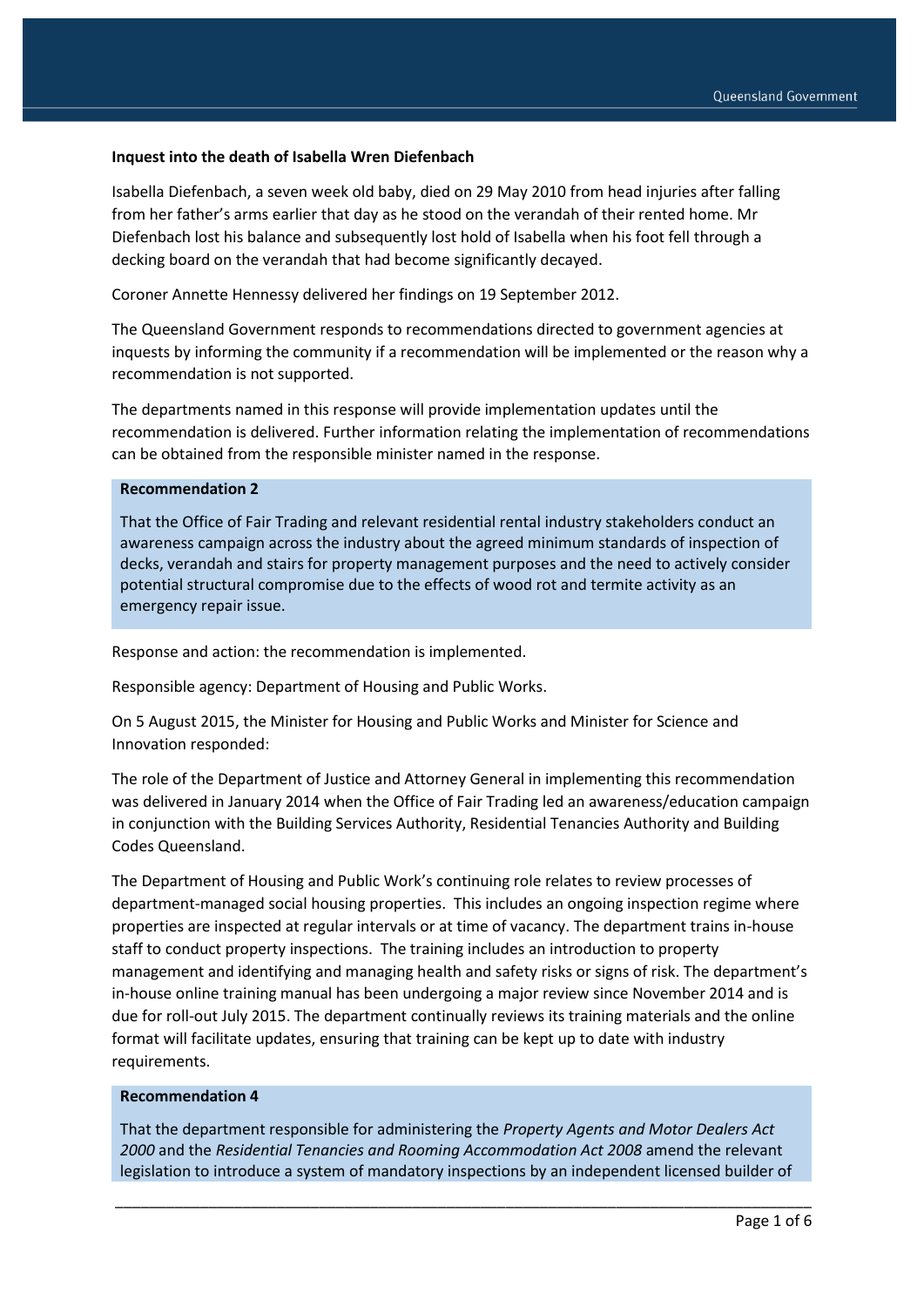the structural integrity of a residential rental property with a deck, verandah or balcony that is greater than 10 years old immediately prior to the property being placed on the rental market and thereafter at a minimum three year interval during its continued use as a rental property.

Response and action: the recommendation was not implemented.

Responsible agency: Department of Housing and Public Works.

On 5 August 2015, the Minister for Housing and Public Works and Minister for Science and Innovation responded:

The *Property Agents and Motor Dealers Act 2000* was replaced from 1 December 2014 by four pieces of legislation including the *Property Occupations Act 2014*. The *Property Occupations Act 2014* does not regulate tenancy or rental property matters, and not all rental properties are managed by real estate agents. Furthermore, it does not govern the conduct of owners of tenanted residential property. The *Property Occupations Act 2014* is therefore not considered to be the appropriate Act within which to make any of the recommended changes.

The Residential Tenancies Authority administers the *Residential Tenancies and Rooming Accommodation Act 2008* (the Act) and is responsible to the Minister for Housing and Public Works and Minister for Science and Innovation. If amendments were to be considered the appropriate Act would be the *Residential Tenancies and Rooming Accommodation Act 2008.*

The government notes that currently, the *Residential Tenancies and Rooming Accommodation Act 2008* requires that at the start of the tenancy, the lessor must ensure:

- a) the premises and inclusions are clean
- b) the premises are fit for the tenant to live in
- c) the premises and inclusions are in good repair
- d) the lessor is not in breach of a law dealing with issues about the health or safety of persons using or entering the premises.

That Act also requires that while the tenancy continues, the lessor:

- e) must maintain the premises in a way that the premises remain fit for the tenant to live in
- f) must maintain the premises and inclusions in good repair
- g) must ensure any law dealing with issues about the health or safety of persons using or entering the premises is complied with
- h) if the premises include a common area must keep the area clean.

Further, while mandatory inspections may provide prospective tenants with information about the property, there are similarities with the existing inspection process under the *Residential Tenancies and Rooming Accommodation Act 2008* which requires an entry condition report to be completed by the landlord/agent and checked by the tenant at the start of every tenancy. Tenants (and agents) can request further inspection reports if required. All properties, regardless of tenure, must comply with building standards which are enforced through local councils.

\_\_\_\_\_\_\_\_\_\_\_\_\_\_\_\_\_\_\_\_\_\_\_\_\_\_\_\_\_\_\_\_\_\_\_\_\_\_\_\_\_\_\_\_\_\_\_\_\_\_\_\_\_\_\_\_\_\_\_\_\_\_\_\_\_\_\_\_\_\_\_\_\_\_\_\_\_\_\_\_\_\_

Government needs to consider the benefits and disadvantages of introducing a mandatory inspection requirement specifically for rental premises.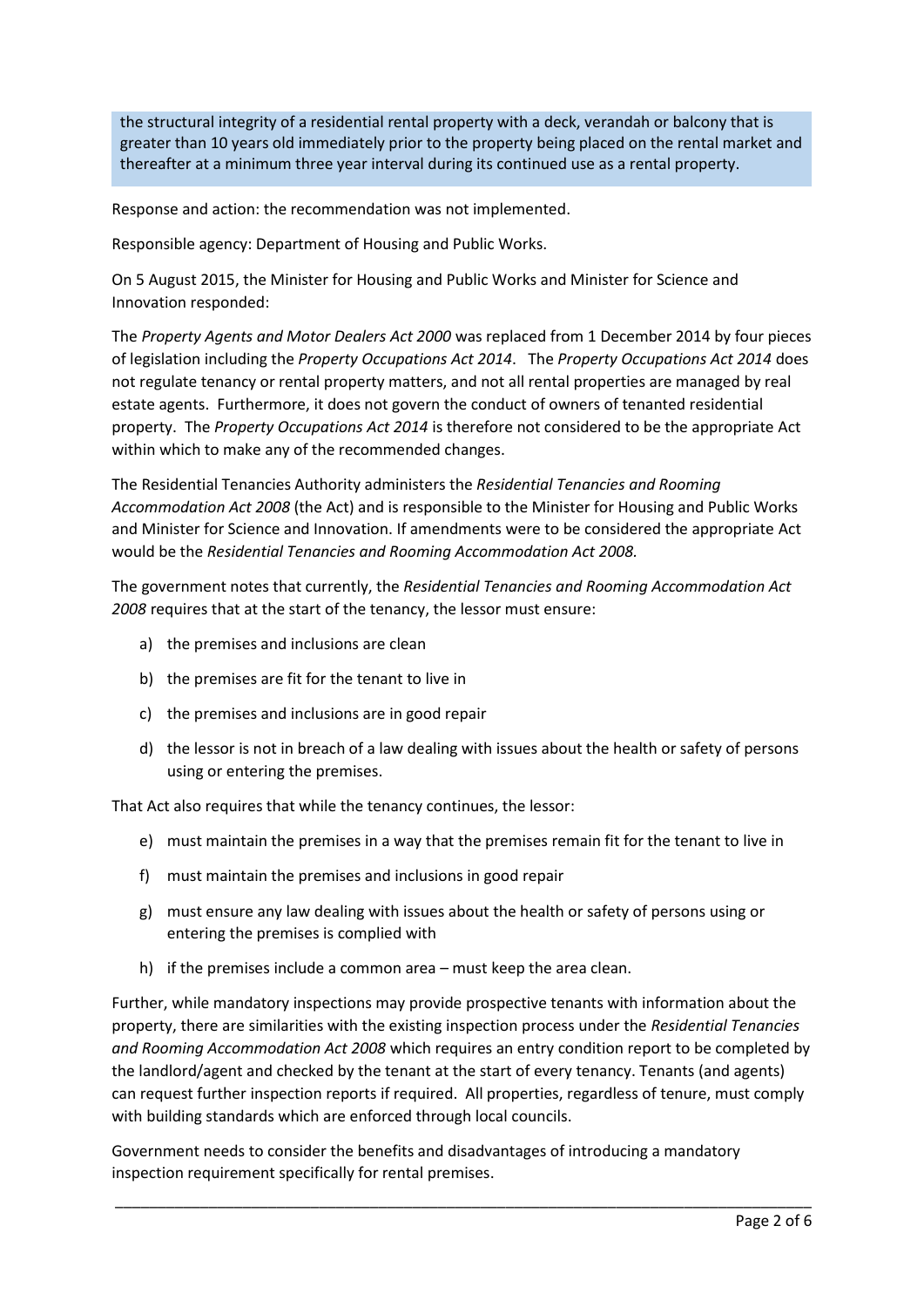The Residential Tenancies Authority is currently seeking endorsement to consult with the sector in 2015 on a range of options to amend the *Residential Tenancies and Rooming Accommodation Act 2008* to better ensure that rental accommodation is provided at a sufficient standard and that repairs are carried out in a timely manner.

# **On 25 July 2016 the Minister for Housing and Public Works responded:**

The Queensland Government considered the benefits and disadvantages of introducing a mandatory inspection requirement specifically for rental premises, and whether this would duplicate existing provisions in the *Residential Tenancies and Rooming Accommodation Act 2008*. An important consideration is balancing the assumed benefit of mandatory inspections with the potential costs and practicability of the proposal.

Anticipated issues if the recommended mandatory inspections were required by legislation include:

- definition of the required standard for certification
- defining requirements (for example, some verandahs may be less than half a metre off the ground and pose little or no risk)
- significant cost of inspections with the risk of those costs being passed on to tenants through increased rents
- enforceability of inspections both how to monitor and encourage compliance as well as to ensure any repairs or maintenance are carried out
- poor access to inspectors, particularly in regional and remote areas
- impact on the rental market in terms of properties available for rent, particularly in regional areas.

As noted in the response provided on 5 August 2015, the *Residential Tenancies and Rooming Accommodation Act 2008* already contains obligations for the lessor to maintain the premises. It also requires an entry condition report to be prepared at the start of every tenancy.

It is also noted that the recommended legislative change may not prevent the type of unfortunate situation encountered in this inquest where the tenant had reported wood rot in a rental property to a real estate agent, an inspection had been conducted and a report prepared, but proper repairs were not carried out.

Having regard to the above, it is considered that the proposed coronial recommendation is unlikely to achieve sufficient benefits for tenants given the costs involved for the sector. A compulsory inspection service would be costly and difficult to implement and would potentially affect the supply of rental properties, with costs most likely passed on to tenants.

It should be noted, that there is a government priority outlined in the Minister's Portfolio Priorities Statement to amend the *Residential Tenancies and Rooming Accommodation Act 2008* to allow the minister to prescribe minimum standards for private rental accommodation, for both standard housing and rooming accommodation, by regulation.

Community consultation is being undertaken throughout May and June 2016 as part of the Queensland Housing Strategy, which includes seeking feedback on ways to better ensure that rental accommodation is provided at a sufficient standard and that repairs are carried out in a timely manner. The outcome of this process is yet to be determined.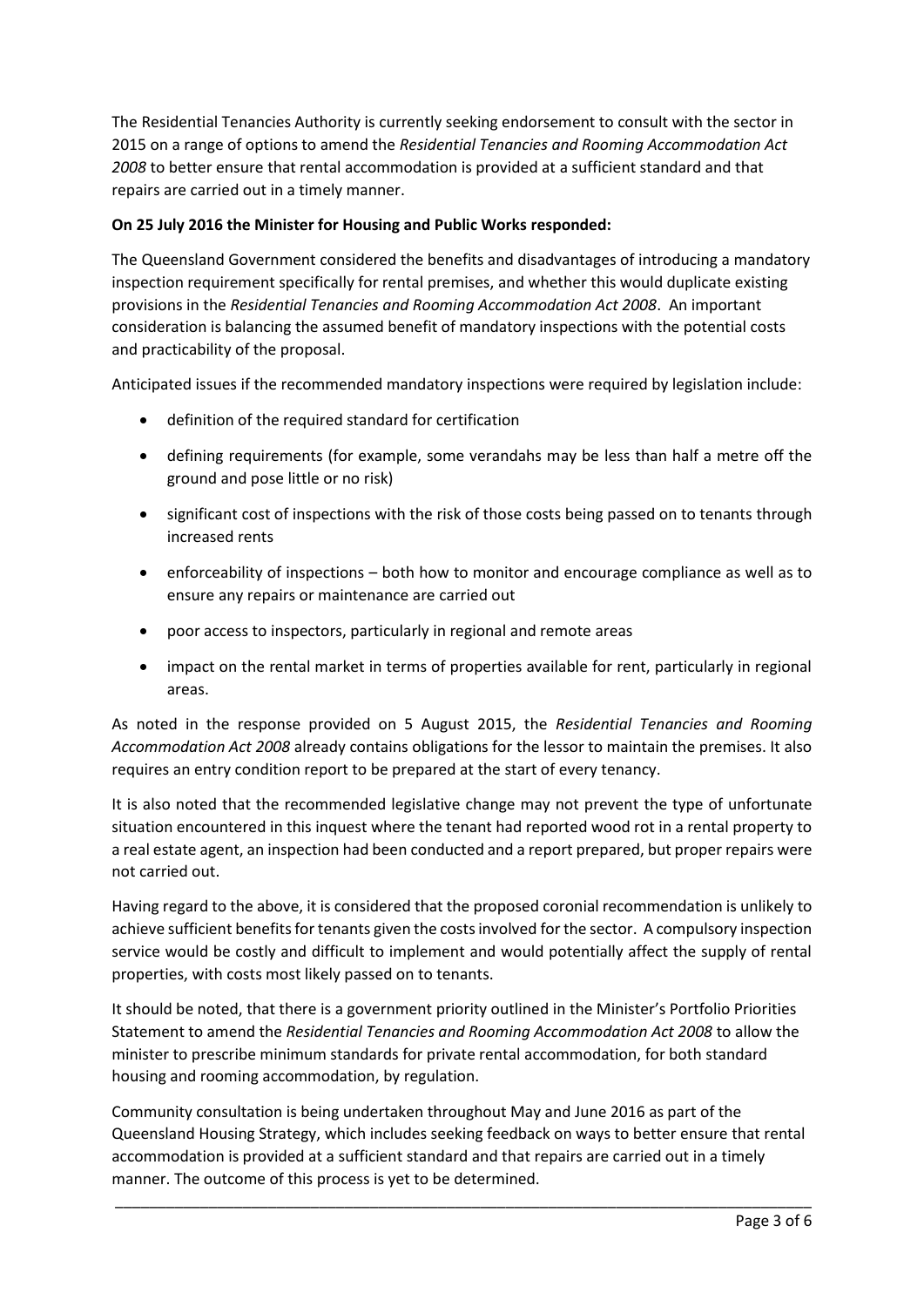### **Recommendation 10**

That the department responsible for administering the *Property Agents and Motor Dealers Act 2000* and the *Residential Tenancies and Rooming Accommodation Act 2008* amend the relevant legislation to require real estate agencies to adopt a clear and uniform system of recording complaints received by the real estate agent from the tenant, passing those complaints on in the same terms to the landlord and making it clear that instructions are being sought by a certain date that approval is either given for those repairs and conducted or that the landlord will attend to those issues within a specified period; and that feedback be provided to the tenant as to the result of the complaint.

Response and action: the recommendation was not implemented.

Responsible agency: Department of Housing and Public Works.

On 5 August 2015, the Minister for Housing and Public Works and Minister for Science and Innovation responded:

The *Property Agents and Motor Dealers Act 2000* was replaced from 1 December 2014 by four pieces of legislation including the *Property Occupations Act 2014*. The *Property Occupations Act 2014* does not regulate tenancy or rental property matters, and not all rental properties are managed by real estate agents. Furthermore, it does not govern the conduct of owners of tenanted residential property. The *Property Occupations Act 2014* is therefore not considered to be the appropriate Act within which to make any of the recommended changes.

Some landlords use real estate agents to manage rental properties and the Real Estate Institute of Queensland (REIQ) has a procedure for consumers to complain about real estate agents who are REIQ members. This is separate to any legislative requirements.

The Residential Tenancies Authority administers the *Residential Tenancies and Rooming Accommodation Act 2008* (the Act) and is responsible to the Minister for Housing and Public Works and Minister for Science and Innovation. If amendments were to be considered, the appropriate Act would be the *Residential Tenancies and Rooming Accommodation Act 2008.*

The Residential Tenancies Authority is currently seeking endorsement to consult with the sector in 2015 on a range of options to amend the *Residential Tenancies and Rooming Accommodation Act 2008* to better ensure that rental accommodation is provided at a sufficient standard and that repairs are carried out in a timely manner.

### **On 25 July 2016 the Minister for Housing and Public Works responded:**

Amending the *Residential Tenancies and Rooming Accommodation Act 2008* to require real estate agencies to have a uniform system of recording tenants' complaints about properties and noting instructions from landlords would add to the regulatory burden and is unlikely to produce benefits which would justify this change.

The recommendation only applies to real estate agents, the majority of which already maintain a system for recording tenant complaints and requests about the property. The issue in this unfortunate case, and in many tenancy disputes about repairs, is that the landlord is aware of the defect, but does not take action. Agents can only act on the direction of the landlord.

The *Residential Tenancies and Rooming Accommodation Act 2008* has clear and simple processes for tenants to follow if landlords/agents do not carry out reported repairs, providing a way for tenants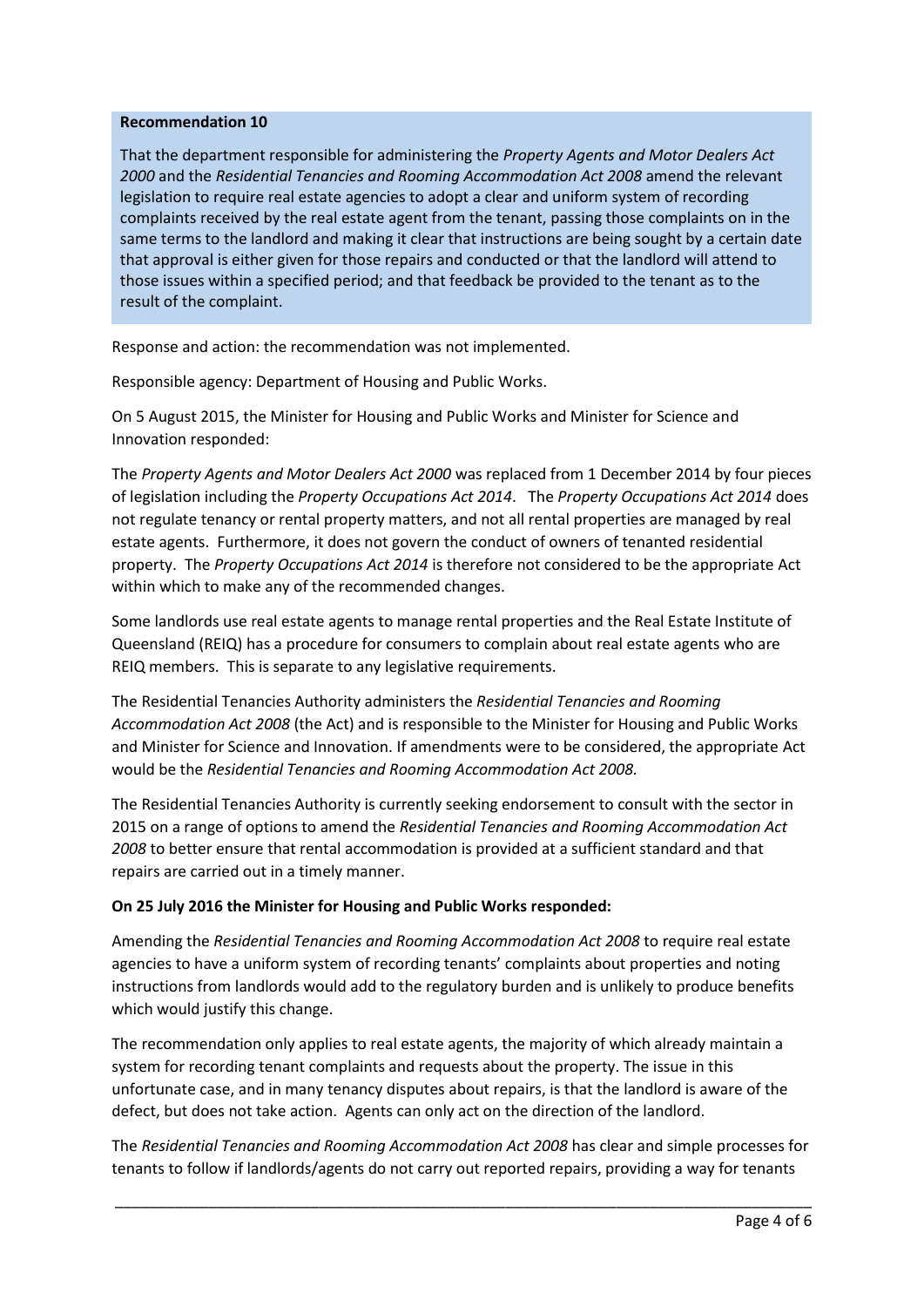to lodge requests for repairs and maintenance, or other complaints, through the Notice to Remedy Breach process and dispute resolution process. These processes use approved forms which provide appropriate documentation and set timeframes within which action must occur. A landlord's/agent's failure to address the breach in the required time allows tenants to seek conciliation and if unsuccessful, apply to the Queensland Civil and Administrative Tribunal (QCAT) for an order requiring the repairs be completed. QCAT can also make other appropriate orders which may include, for example, a rent reduction, compensation to the tenant due to loss of amenity, or an order ending the tenancy agreement.

## **Recommendation 11**

That the departments responsible for administering the *Property Agents and Motor Dealers Act 2000* and the *Residential Tenancies and Rooming Accommodation Act 2008* amend the relevant legislation to require tenanted properties to be subject to a mandatory building and pest inspection before a property is rented and at subsequent regular intervals.

Response and action: the recommendation was not implemented.

Responsible agency: Department of Housing and Public Works.

On 5 August 2015, the Minister for Housing and Public Works and Minister for Science and Innovation responded:

The *Property Agents and Motor Dealers Act 2000* was replaced from 1 December 2014 by four pieces of legislation including the *Property Occupations Act 2014*. The *Property Occupations Act 2014* does not regulate tenancy or rental property matters, and not all rental properties are managed by real estate agents. Furthermore, it does not govern the conduct of owners of tenanted residential property. The *Property Occupations Act 2014* is therefore not considered to be the appropriate Act within which to make any of the recommended changes.

The Residential Tenancies Authority administers the *Residential Tenancies and Rooming Accommodation Act 2008* (the act) and is responsible to the Minister for Housing and Public Works and Minister for Science and Innovation. If amendments were to be considered the appropriate Act would be the *Residential Tenancies and Rooming Accommodation Act 2008.*

The Residential Tenancies Authority is currently seeking endorsement to consult with the sector in 2015 on a range of options to amend the *Residential Tenancies and Rooming Accommodation Act 2008* to better ensure that rental accommodation is provided at a sufficient standard and that repairs are carried out in a timely manner.

## **On 25 July 2016 the Minister for Housing and Public Works responded:**

Recommendation 11 has been interpreted to mean a requirement for vacant or vacated properties to be subject to a mandatory building and pest inspection by licensed industry professionals before a property is tenanted or re-tenanted and at regular intervals during a tenancy.

Recommendation 11 will not be implemented for the following reasons:

 The *Residential Tenancies and Rooming Accommodation Act 2008* encourages landlords/agents to conduct regular inspections of properties.